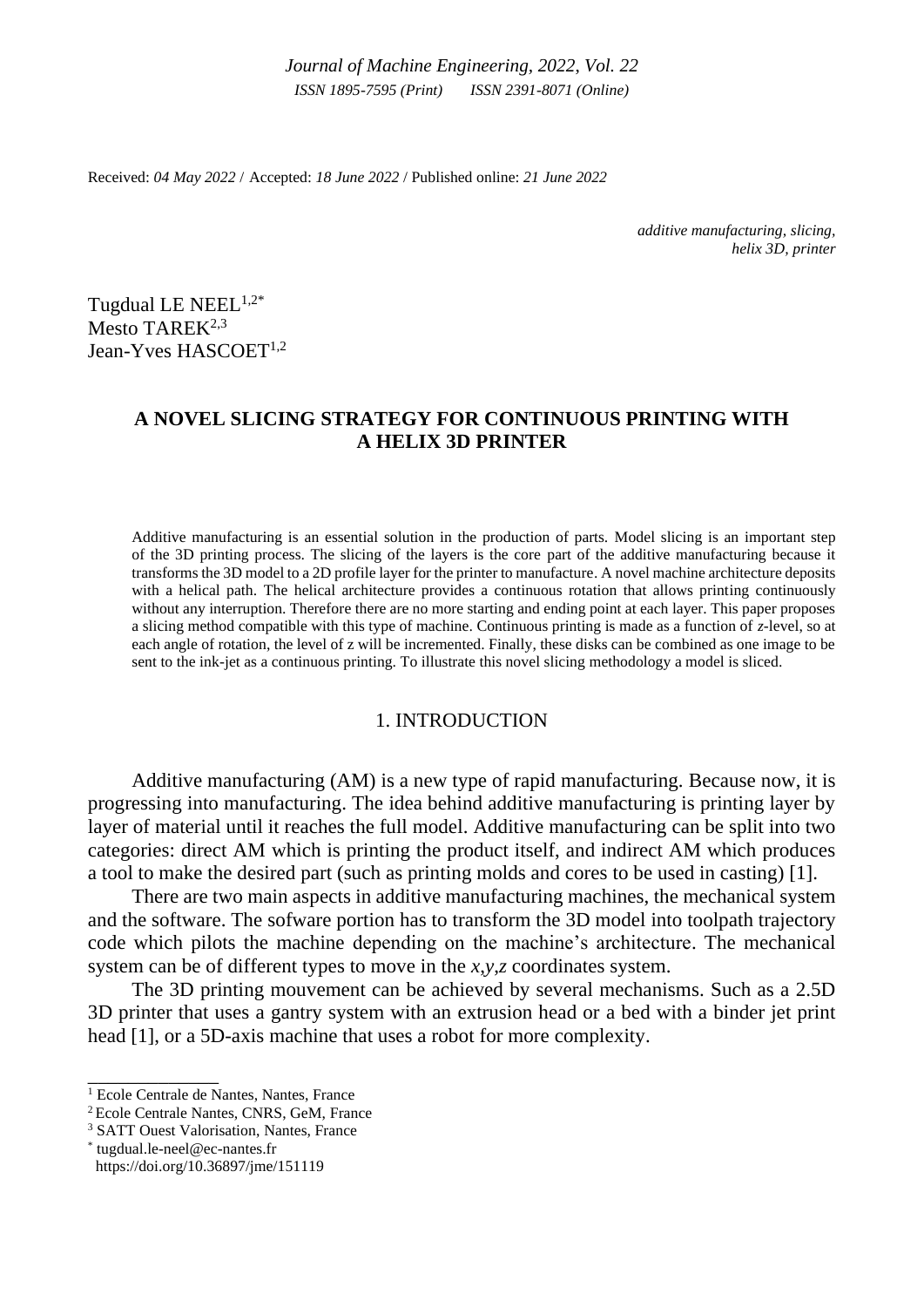Binder jet additive manufacturing is a type of powder bed AM with no fusion-based, thus it has no residual stresses [2]. Unlike the extrusion type of AM, the binder jet has a powder bed that is mostly of sand and newly metallic material [2]. The powder is smoothly laid in a specified thickness layer and the binder is selectively added. The print head attached to the machine jets the binder onto the material to accumulate and form the 3D object.

Binder additive manufacturing can be used as a method for indirect AM. This method is often used in conjunction with a gantry system. The 3-axis of motion moves the tools in the *x*-*y* direction, and the bed in the *z*-axis as to increment the layers. Three main companies focus on the production of sand molds by binder jetting: Voxeljet, ExOne, and Viricast 3D [1]. Only one company, Viricast, uses a six-axis robot as 3D for manufacturing and the others use the cartesian architecture.

Rather than the classical method that deposits a layer by layer by changing the level, and then starts printing the next layer. A novel machine concept was proposed by Hascoët et al. [3] which is designed for continuous printing. The concept shown in Fig. 1 is a rotating arm containing an arrangement of print heads and sand hoppers all along the arm. This arm is mounted onto a lead screw.



Fig. 1. Machine concept of rotating arm mechanism [3]

The motor turns the lead screw which rotates the arm to deposit the sand and jets the binder selectively to print the part. When the screw rotates, it translates upward creating a helical mouvment. One full revolution of the arm would print one layer of the model. This concept constantly prints and does not need to stop to increase the level. It is a one-time print.

All the 3D printing techiques have a similar challenge, that is the trajectory or image generating. The novel helix AM also has the challenge to transform a model into a toolpath trajectory. Generating a toolpath trajectory of a model is divided into two challenges: 2D slicing and contour optimization. First chanllenge is to 2D slice the model as to obtain the edges of the model for a single layer from an STL file format. STL file is a model format. It is one of the formats mostly used for the AM purposes as it is universal [4]. Other alternatives are not discussed here but should be considered including AMF and step-nc formats. The second challenge is dependent on the motion of the machine. For this new concept, a new methodology shall be done to fulfill the helix motion of the machine. This paper aims to make a slicing method to generate a "one-slice" output gradually increasing the helical area.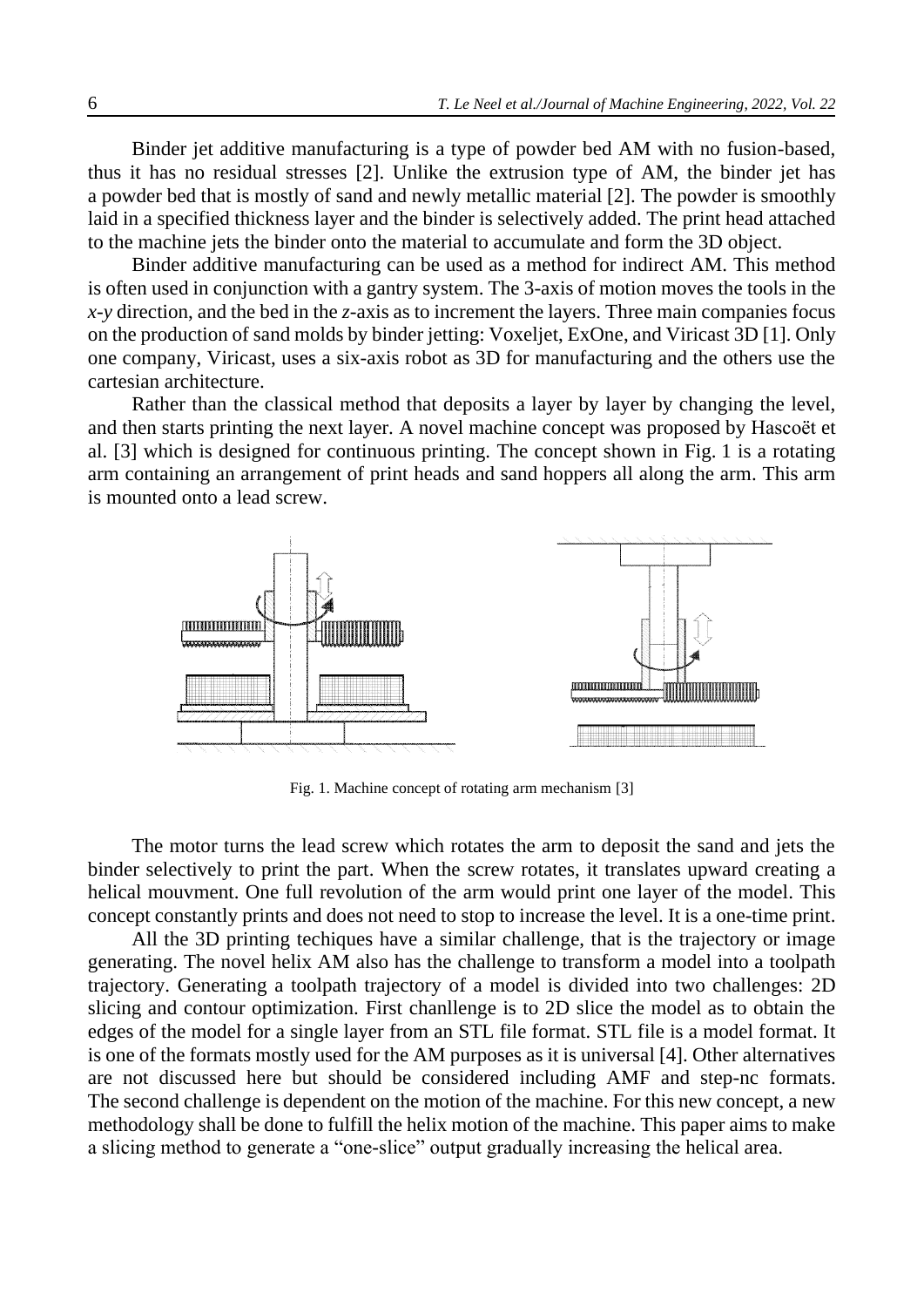#### 2. STATE OF ART

Slicing, contour generation, and machine tool path (such as G-code) are the core steps in additive manufacturing. G-code is the language for the machine. It enables it to move its axis and to control the tool to manufacture the part. The G-code contains instructions in *X Y Z* coordinates with tool deposition instructions.

The most common file used in slicing is STL format. Kirschman et .al have given a simple method for a facet searching and slicing of the triangles from an STL [5]. Tascioglu. et al. have developed a similar method based on STL binary format. The model takes into account all types of intersections between the cutting plane and the object's STL meshes [6]. Then a two-point line is stored for each facet slice to facilitate the contour generation by comparing the common points. Jing Hu et al. proposed a method to get the intersection points of the sliced plane and adjust layer thickness for time computation to generate contour [7]. Also, Shafiq M et. al., Bennet et. al, and Joshi et. al follow the same steps but each developed a new equation and method to improve and decrease the amount of time for the slicing procedure [3, 8, 9].

Another approach for printing is using a six-axis robot, one such example can be seen in Wire Arc Additive Manufacturing (WAAM). This relies on toolpath generation which at the beginning was a simple 2.5D toolpath [10]. Hascoët et al. have improved the toolpath to manufacture complex parts by adding parameters based on experimental results [11]. Another improvement also done by Hascoët et al. is to improve complex and curve geometry toolpath without any collapsing and defects during printing [12]. All these toolpath methods are used by three to six-axis machines, they are not applicable for the helix motion. The machine used here has a single degree of freedom motion.

Binder jet printers have equipment that projects liquid onto a granular substrate. To solidify or bind the powder on the laid granular substrate, heat or chemical reaction can be used. The 3D model is sliced into 2D layers to guide the machine and project material where it needed. Most slicing procedures are a direct 2D slice of a specific thickness for a layer [3, 5, 13). Figure 2 illustrates the printing components of a typical binder jet machine that moves in 2.5D. The slices are individually converted into a toolpath and are then combined into one G-code file as one print.



Fig. 2 Cartesian motion of a binder jetting AM machine [2]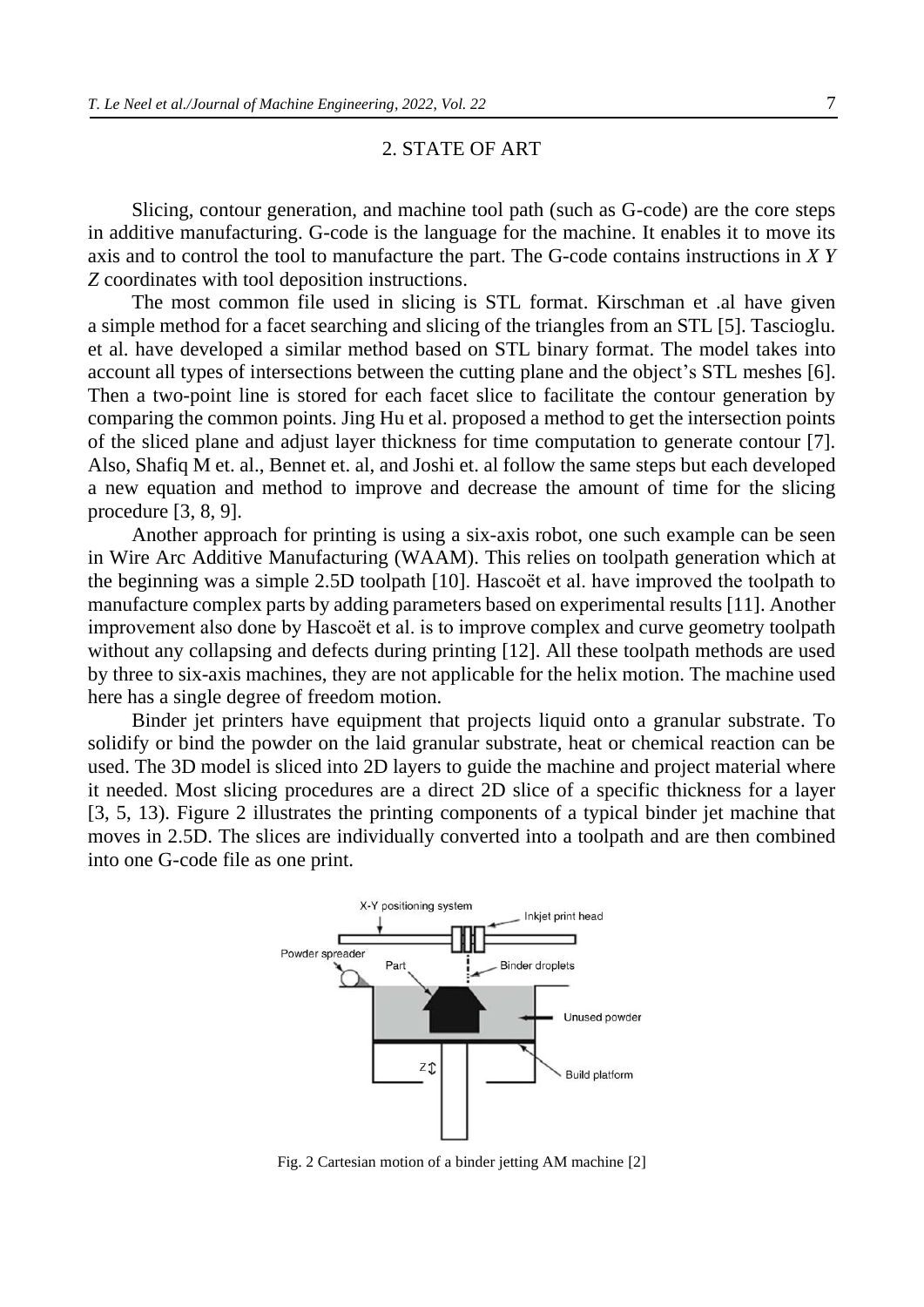The above method is for 2D slicing with print heads that move at a constant z-level. If applying this method to the helix machine, an error will occur due to the ever-increasing height of the layer. The novel slicing method proposed to have this variation in level and high accuracy of 0.4 mm thickness for one layer.

#### 3. HELIX METHOD

The novel machine's mechanism will work in a continuous helical trajectory with no stops or layer shifts. Therefore the slice will be in a helix shape. The printing will take a continuous form in a homogenous way that that is not interrupted by layer shifting. The challenge is how to slice in a helical way, and how to change the conventional 2D slicing method into a helix shape. Figure 3 shows the methodology that is been followed to obtain the toolpath.



Fig. 3. The slicing methodology and conversion into a printed image

The helix with a surface shape called helicoid; its projection is a circle area Fig. 4. (a) shows the helical line and Fig. 4 (b) the helicoid surface.

The equation of a helix is as follows [14]:

$$
x(t) = \rho_0 \cos(\omega t + \varphi_0)
$$
  
\n
$$
y(t) = \rho_0 \sin(\omega t + \varphi_0)
$$
  
\n
$$
z(t) = vt - \frac{s}{2\pi} \omega t
$$

where:  $\omega$ : is the rotational velocity,  $\rho_0$ : is the radius of the helix,  $\varphi_0$ : the starting phase angle (normally 0).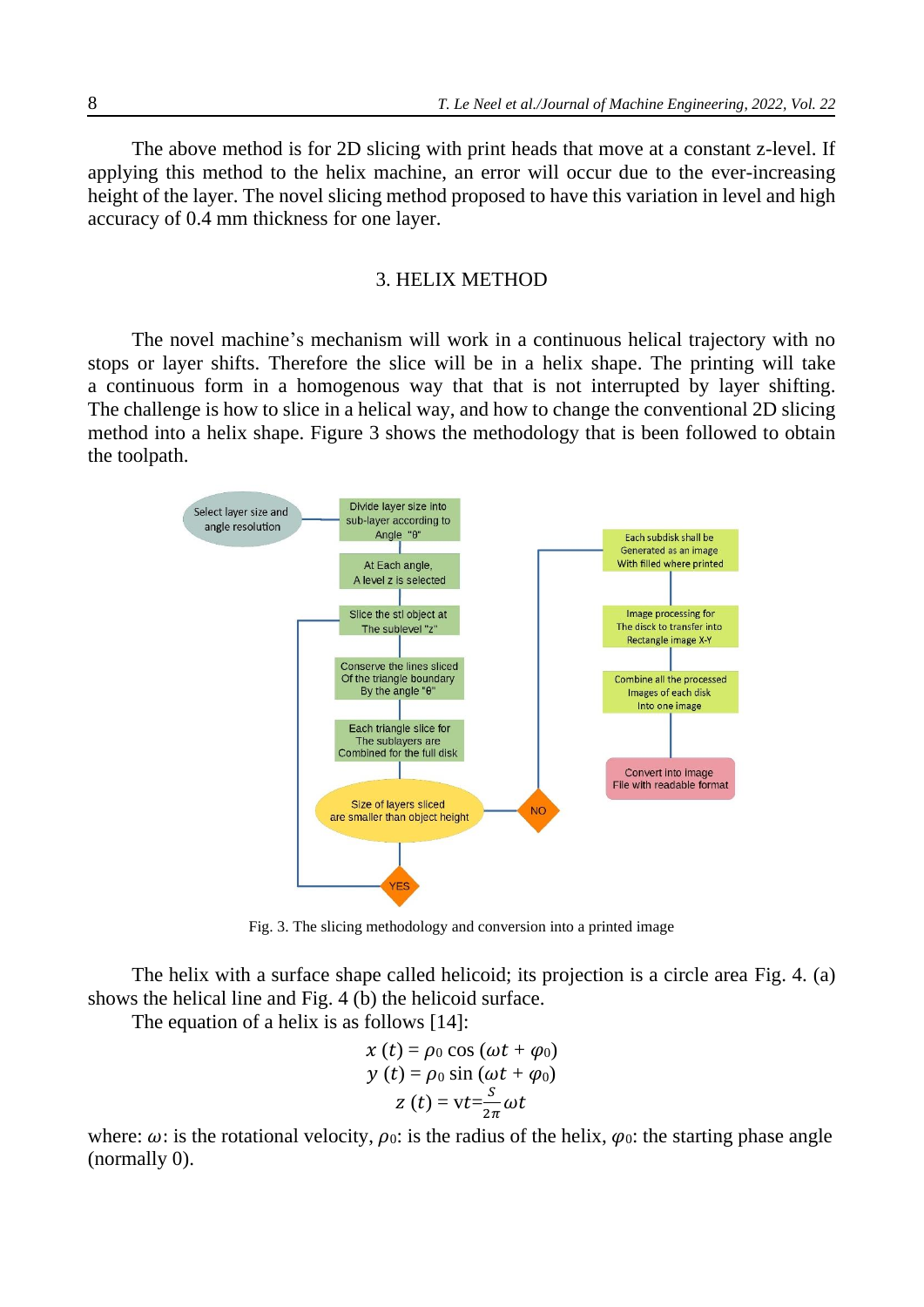The three coordinates of the helical object are directly related to the  $\zeta$  level, not like the classical 2D slice as the *z* level does not affect the *x*-axis, *y*-axis. At a given *z*-level exists only some x and y coordinates along the line of size  $\rho_0$  with an angle  $\omega t$  in each revolution. For that reason, the slicing will not be 2D layered slices, but instead a 3D slice. To do this, and to facilitate the process, multi-steps or multi-slices shall be taken instead of one single slice to obtain the sliced image. Since the binder jetting has a print head that read a 2D image, the generated form of the helical slicing is converted into an image representing the whole model that the printer can read as the procedure and the data shown in the next sections.



The helix has unique *x* and *y* coordinates along with one revolution or pitch step, in which the projection of this step will be a circle. This concludes in each pitch or one revolution of a helix turn can be projected into a circle which represents one layer of the object. After the projection of all layers, it is then combined into one rectangular image. Figure 5. shows the projection disk of each layer as pitch "*s*" till "n×s" and one or the *n* revolution.



Fig. 5. Projection disk of each revolution ("s" the pitch of layer)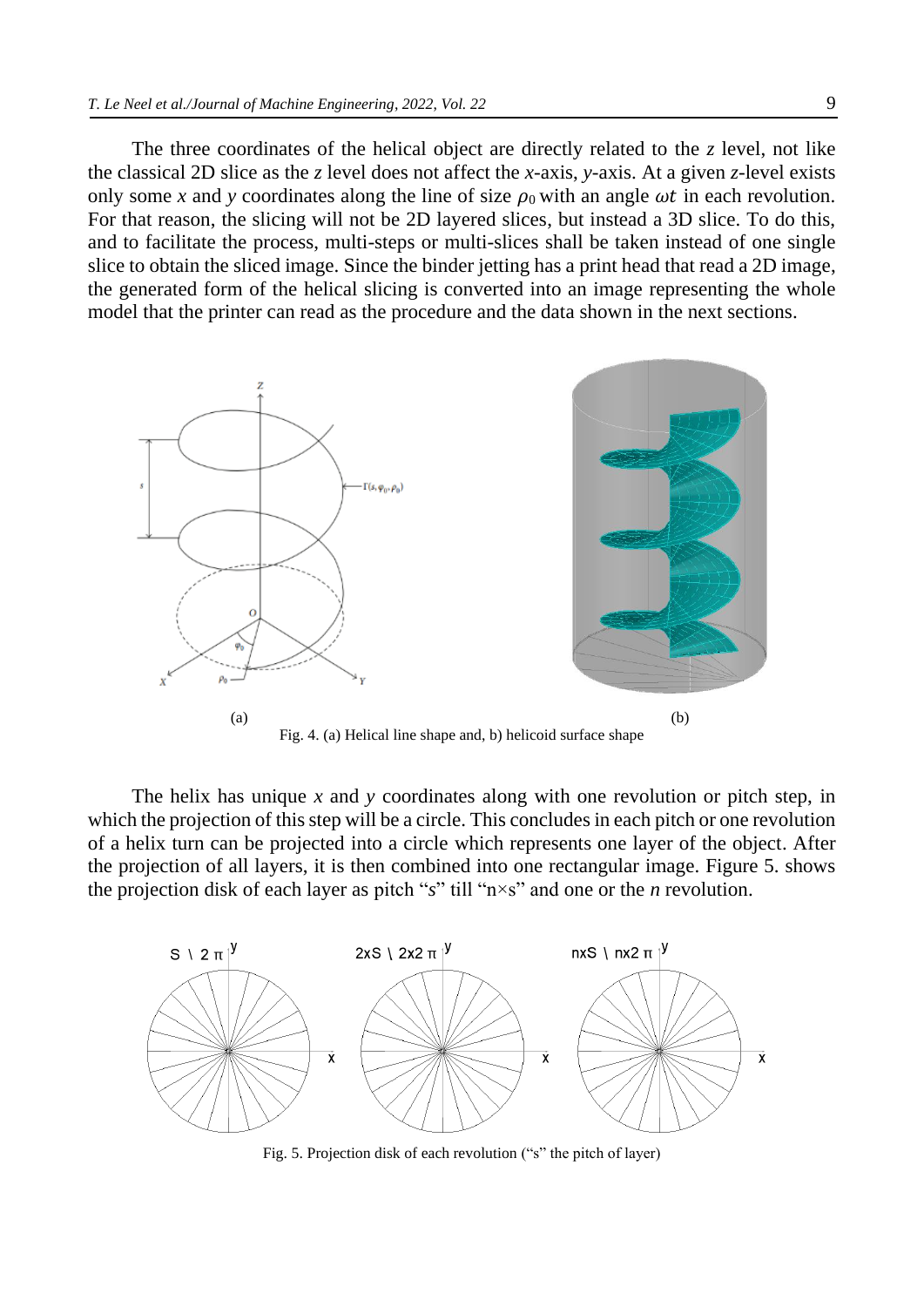Because one revolution is a "layer", the pitch can be determined as the height of the layer. To obtain an accurate cutting, the layer is obtained by a multi-slicing at a different levels of the helix path. To ensure the accuracy of slicing while decreasing the slicing time, the number of slices for a layer will be specified by angle  $\omega t$ . This angle will allow slicing the layer into specified triangles at each level and then combining them to obtain a projection disk. The disk is then processed and transformed into a rectangular image, Fig. 6. This last step is because the print head reads a cartesian image, while the machine moves into polar form (radius-angle). The projected disk needs be flattened into cartesian as the y-axis is the radius and the x-axis is the perimeter of the disk, Fig. 6.



Fig. 6. Transforming the projection disk into a printed image

The machine is rotating and printing selectively. The outer side has the lowest resolution, because it moves faster. On this part the angle  $\theta$ , that is the fixed angle  $\omega t$ , can be obtained and several slices per layer. This leads to the following chart, Fig. 7.



Fig. 7. Chart of slicing angle and height of a layer

The procedure of the projection for each pitch diameter depends on the resolution and the slice at each z level for the interval of angle " $\omega t$ ".

### 4. SLICING METHOD

As to illustrate the slicing method a propeller is used, Fig. 8.



Fig. 8. 3D model of propeller shape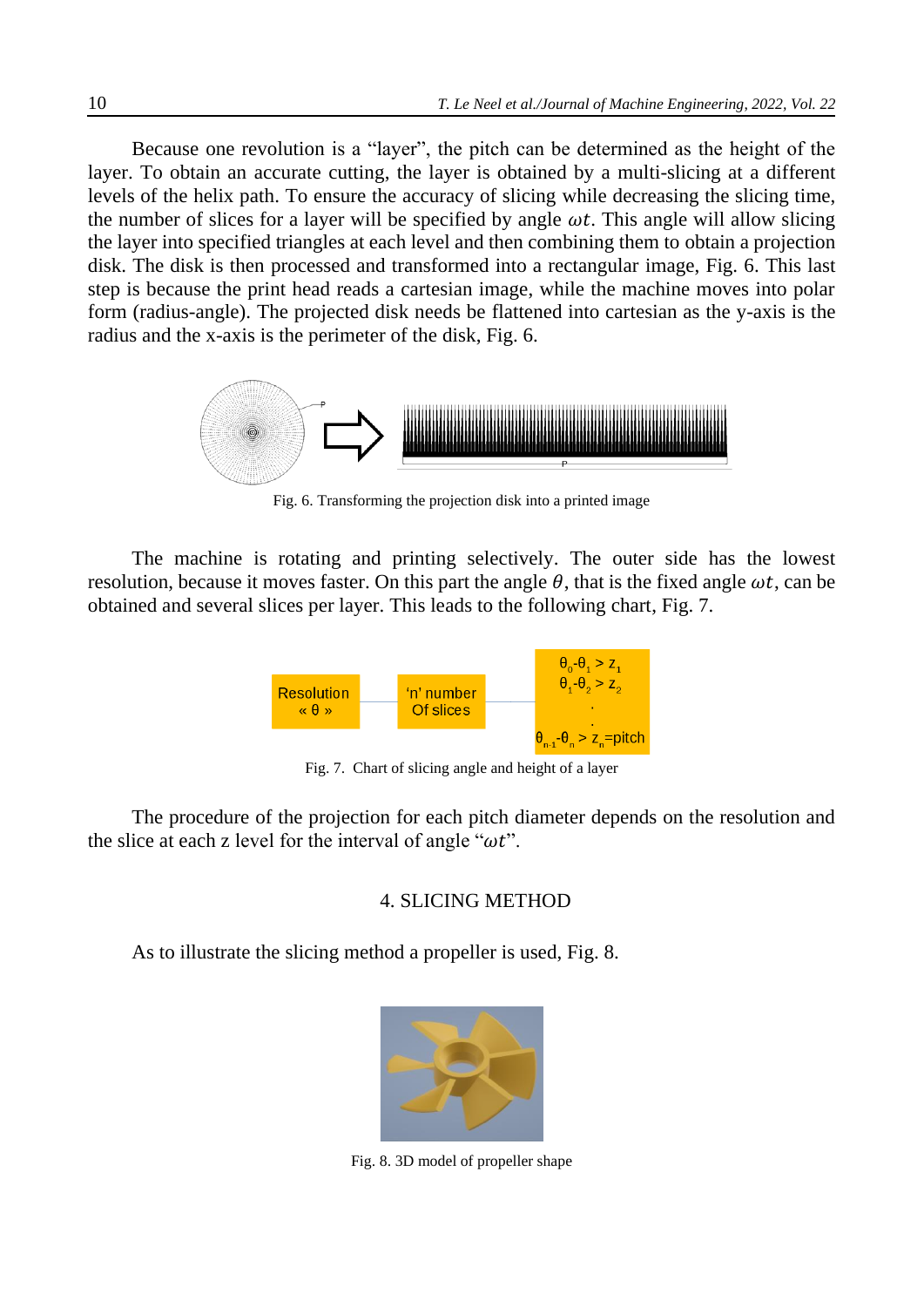The STL file format is used for rapid prototyping and for this method. It conserves the 3D model by tessellation process in a form of multiple triangular facets of XYZ to represent the surface feature of the object [4].

Each triangular facet has three vertices to identify the facet nodes and geometry. The facet normal is to identify the plane. The outer loop to begin the vertex. And the end facet to indicate the end of the facet. Which from these facets form the object.

The proposed slicing algorithm is to convert each triangular facet into each respective line segment. These line segments are combined into contour lines to make the shape of the boundary for each layer. Ünver et .al proposed an algorithm for slicing to check if the plane intersects with the triangle facet by simply searching the 3-points level and comparing them with the z-level and checking which type of cutting is the case, illustrated by Fig. 9 [6].



After that, if there is a real intersection, the intersected points are calculated and memorized to be used in the contour generation. However, Shafiq et al. [4] proposed an algorithm to reduce the slicing procedure and lower the calculation time. This is used to slice and get the intersection points of each slice faster.

The triangle points or facet vertices be  $(P_1, P_2, P_3)$ , and  $\overline{u}\overline{v}$  and  $\overline{w}$  are the direction vectors of the lines of the facet. Figure 10 The intersection of the plane at level "z" pass through the facet lines by 2 points  $P(s_u)$  and  $P(s_v)$  and the equation of the point is [4]:



Fig. 10. Intersection between facets and z-plane [4]

With "*s*" is the slope of the line with the plane. The unit vector of the z-plane given by  $\hat{n}(0,0,1)$  where, if there is no intersection between the vector line and the plane,  $n.u = n.v =$  $n.w = 0$ . This verification is done before proceeding with the following point calculation. For an arbitrary point "*Q*" on the plane, the vector  $Q \Rightarrow P(s)$  is  $g = h + S \cdot \overline{u}$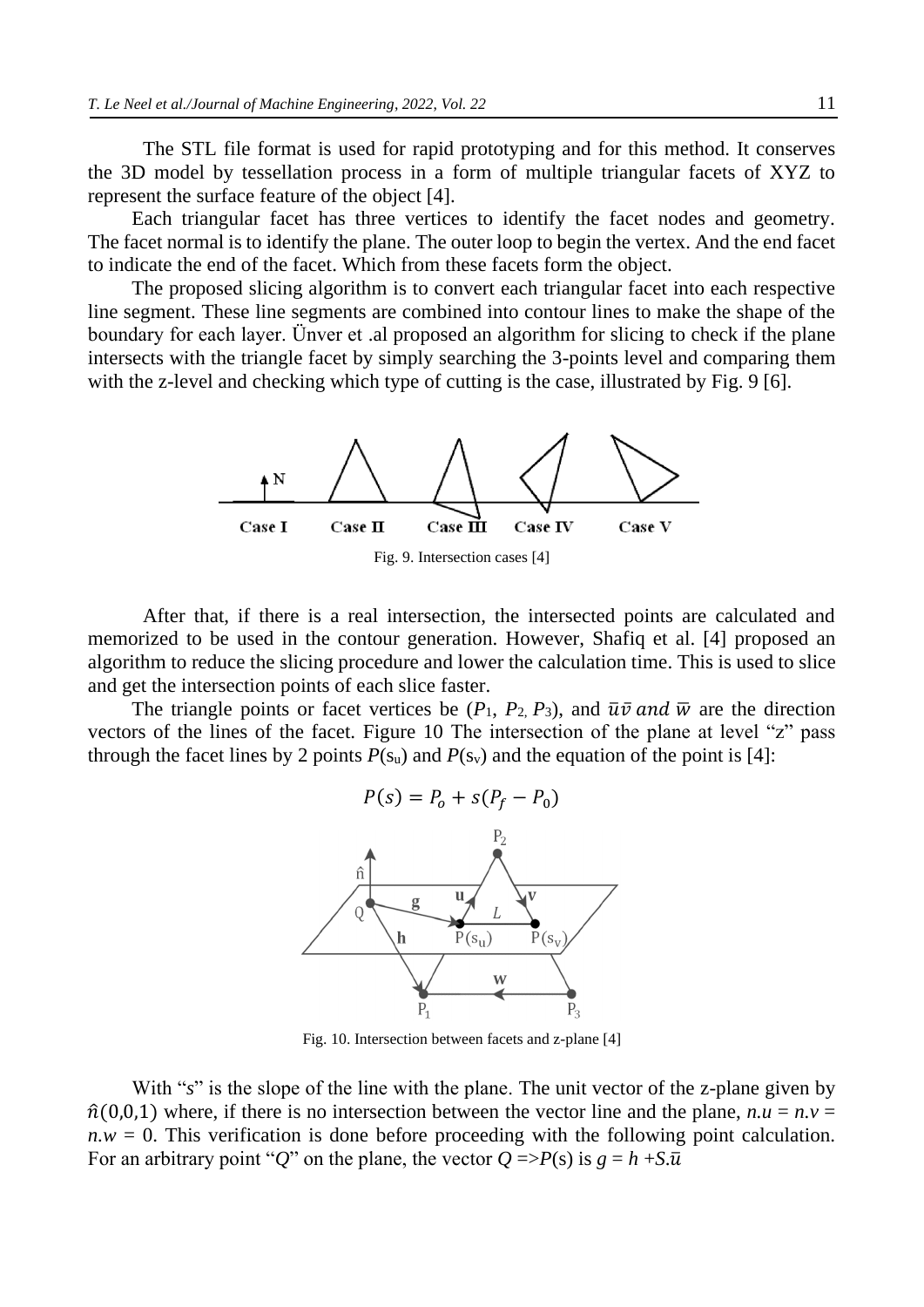$$
h = P_0 - Q = P_1 - Q
$$
  

$$
g = P(s) - Q \text{ and } \bar{n}. g = 0 = \bar{n}. (h + s. \bar{u}) \implies \bar{n}. h = -S\bar{n}. \bar{u}
$$
  

$$
S = \frac{-\bar{n}.h}{\bar{n}.\bar{u}} = \frac{\bar{n}.(Q - P_0)}{\bar{n}.(P_f - P_0)} \text{ [4]}
$$

With S is  $S_u$  and  $S_v$  for  $P_1$ ,  $P_2$  and  $P_3$ ,  $P_2$ . The Point of the intersection is:

 $P(s_u) = P_1 + s_u(P_2 - P_1)$  and  $P(s_v) = P_1 + s_v(P_2 - P_1)$  [4]

These two points are combined to set the contour of the sliced object for a 2D slice. This is used for the 2D slice and normal contour generation. In the case of helix slicing, not all points are needed. Instead just the triangle section of the angle for the slicing is used.

For the next step, these points are selected for each triangle to be checked if they are inside the triangle or slice and the intersection of the facet triangle line by z-level, and the line boundary of the triangle. Figure 11 shows the slices of two levels of sub-layers *z*1 and *z*2. The triangle OA<sub>1</sub>A<sub>2</sub> is the boundary slice and all points inside it are acceptable of points "*P*" and the points "*I*" are the intersection between the lines OA<sub>1</sub>, OA<sub>2</sub>, and the intersection line of the facet with the level z.

To determine if the point is inside the triangle or not, a simple method is used to calculate the triangular area. Calculating the areas of the three triangles is done by substituting one point of a triangle with the point to check. If the summation of the triangles is equal to the total area, then the point is inside; otherwise, it is outside.

Figure 11 illustrates the summation of the triangles  $\widehat{QA_1P_9}$ ,  $\widehat{QA_2P_9}$  and  $\widehat{AA_2A_1P_9}$  is equal to the area of the triangle  $\widehat{QA_1A_2}$ . For the point sets that intersect the boundary lines of the triangles, an intersection point with the line is created to be included with the points dataset. Repeat for all sublevels and get all points inside the region needed.



Fig. 11. Triangular slice for each sub-level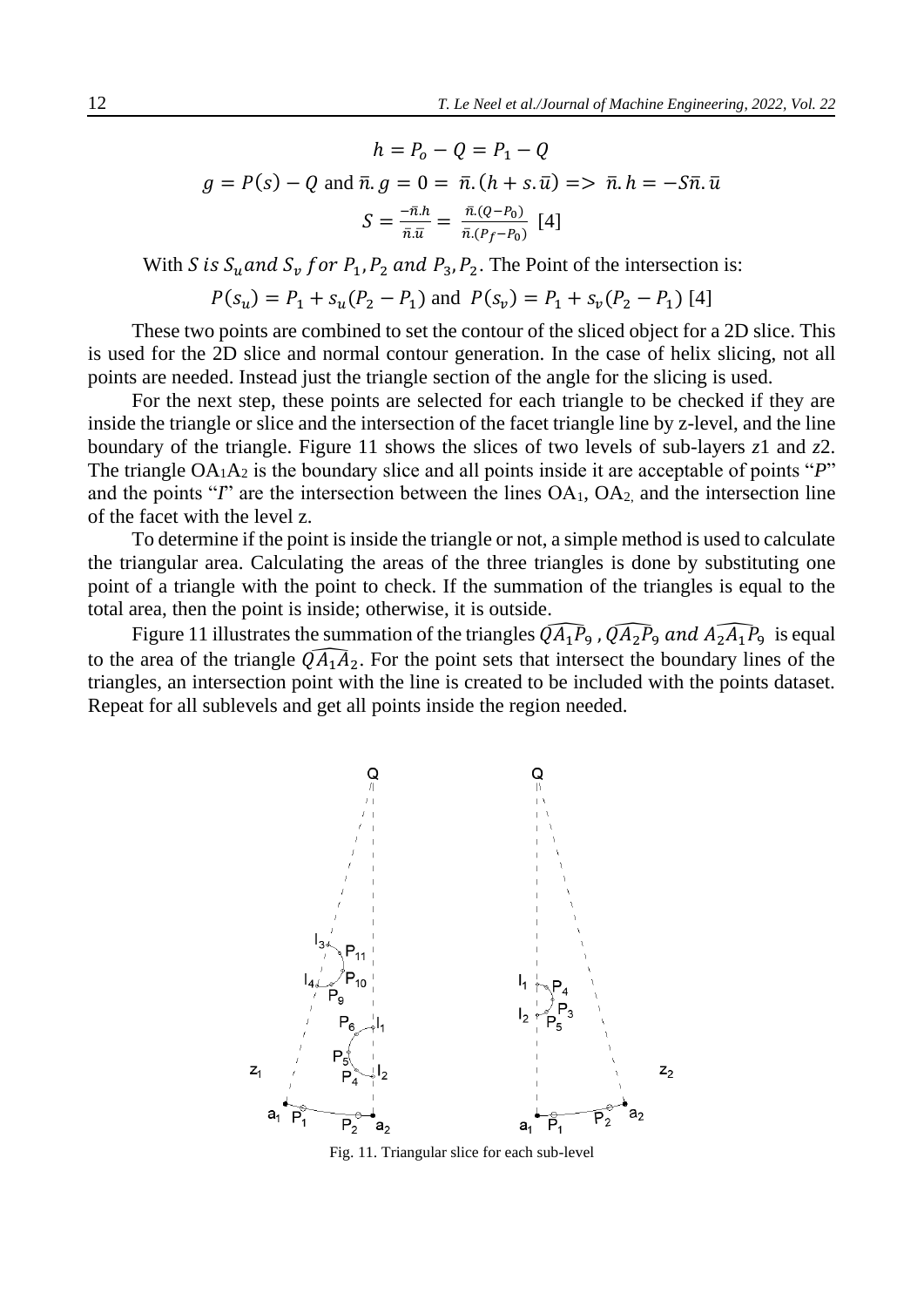In the helix case, where the z level is a function of time and rotation angle, each slice has a shape of a triangle segment with an inner angle corresponding to the resolution angle. These slices form a circle contour in which each slice corresponds to a z-level. Figure 12 is a projected helix-sliced object of one pitch level. Figure 12 shows the triangle slices of a circular cylinder combined into a projection disk, and Fig. 13 shows plotted points of the triangular sliced propeller objects as points before arranging them into a polyline.

Sections A and B showed in Fig. 14 correspond to the intersection of the Z plane with the facet of the STL object. The vertical continuous lines are the line of the facet, and the dashed lines are the boundary of each slice. The points "*P*" sare the intersection with the facets lines and the "*a*" points are the intersection with the boundary of the slice. As in each level, the points needed in the required slice are the intersection with the boundary of the object and the points of the boundary of the slice. In the case where the lines of the facet do not intersect with the boundary of a slice, a point is created to determine that the contour boundary is continuous with the next slice.





Fig. 12. Projection disk details Fig. 13. One pitch data point drawing



Fig. 14. Intersection for each sub-level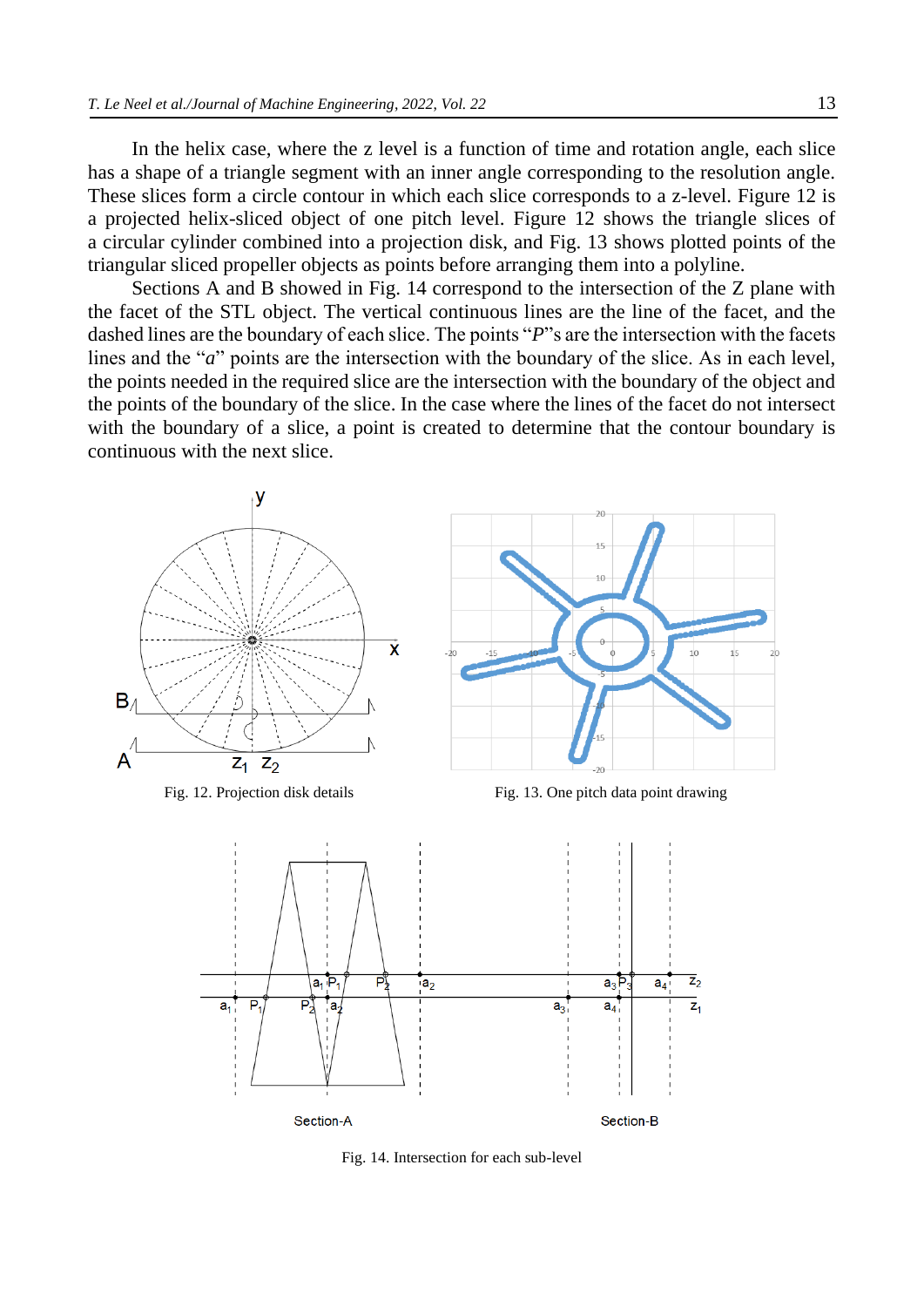## 5. CONTOUR GENERATING

After slicing the object and obtaining all points for each slice, they are arranged and combined according to the minimum distances. To obtain this, an initial point "P0" is selected and the distance between this point and another randomly selected point "Pn" is calculated. A loop is done to check the minimum distance with the other points. When the loop calculated all points, it then adds the point with the smallest distance to the contour list and take it as the initial point. [Fig.](#page-9-0) illustrates the propeller and a sliced layer. The red part of the 3D object is conical. This impact can be seen in the layer. The conical slope is transferred into a spiral shape in the slice. Because when layer increases in level, the diameter increase.



Fig. 15. The contour of the helix sliced object at the start of the inner conic part

<span id="page-9-0"></span>[Figu](#page-9-1)re 16 shows the 3D plots of two revolutions.



Fig. 16. Propeller helical slice of 0.4 mm and 2 revolution

## 6. IMAGE FLATTENING

<span id="page-9-1"></span>After slicing the model and obtaining a contour, the infill needs to be accounted for using black and white. Black is for printing and the white is to indicate the void. The void is to tell the inkjet not to deposit ink locally. Because the printer moves in a helical shape, the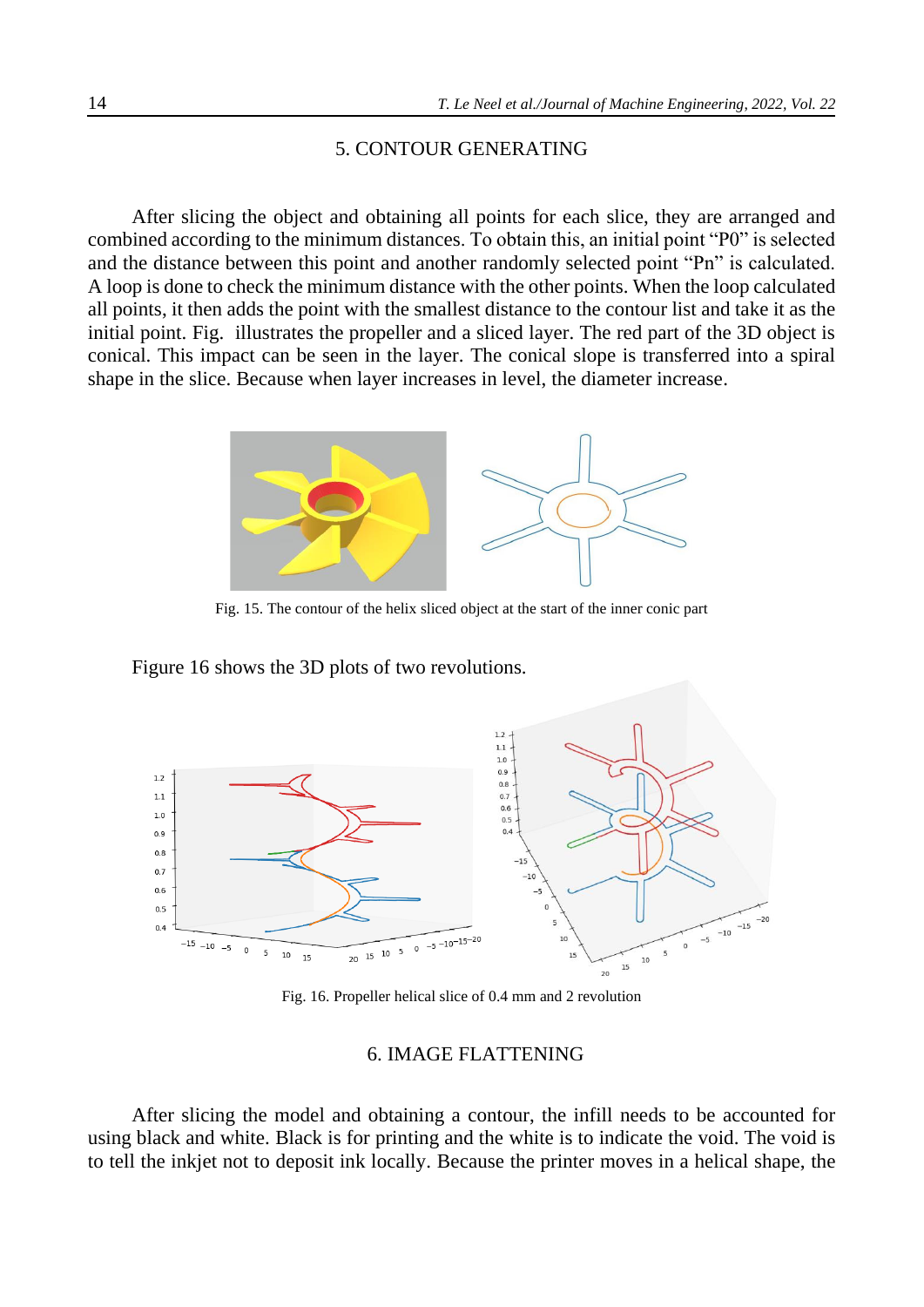image boundary is a circle with the radius being the edge of the print. The inkjet head reads cartesian coordinates. In this case, the image shall be flattened from a polar coordinates to an x and y coordinates. Such as when the machine rotates it prints the image having the same resolution. Figure 17 shows the perimeter is the x coordinate of the image and the y coordinate in print radius.

To transform the circular image into a rectangular one, image processing is done in Python to change the pixels coordinates of the image from polar to cartesian. The rest of the image would be empty or white pixels as it indicates to turn off the jets of the print head.

Figure 17 illustrates the order of the pixels to be transferred to flatten for a print image.



Fig. 17. Coordinates of the original circular image *u-v* and the *x-y* for the printer

To show how the calculation of the flattening is realized, Fig. 17 shows the frames of the two images: the sliced one and the flattened one. The real image of the circular disk has a frame " $u-v$ ", and its polar  $(R, \theta)$  from the center of the circle. The flattened image has a plane of an *x-y* frame from the bottom-left of the image. The relation between these references is polar form the first one and the x-y of the second image as follows:

$$
y = R - r
$$
  

$$
x = R.\theta
$$

where:  $\theta$  – is the angle from the *u*-axis as shown in figure 17, *R* – is the max radius of the circle,  $r -$  is the radius of the pixel.

For a random pixel of  $P_1$ , the new coordinates are as follows:

y=R-
$$
\sqrt{u_{p1}^2 + v_{p1}^2}
$$
  
x=R \* tan<sup>-1</sup> $\left(\frac{v_{p1}^2}{u_{p1}^2}\right)$ 

To obtain the flattened output, the previous equation is repeated in Python for all pixels in the image and they are combined to get the new image for printing as shown in Fig. 18. Figure 18a shows the original image and 18b the flattened image to be submitted to the printer. Figure 18c is a zoom-on image. The condensed pixels are of the outer radius of the image. The top part indicates the center of the circle which has a lower resolution.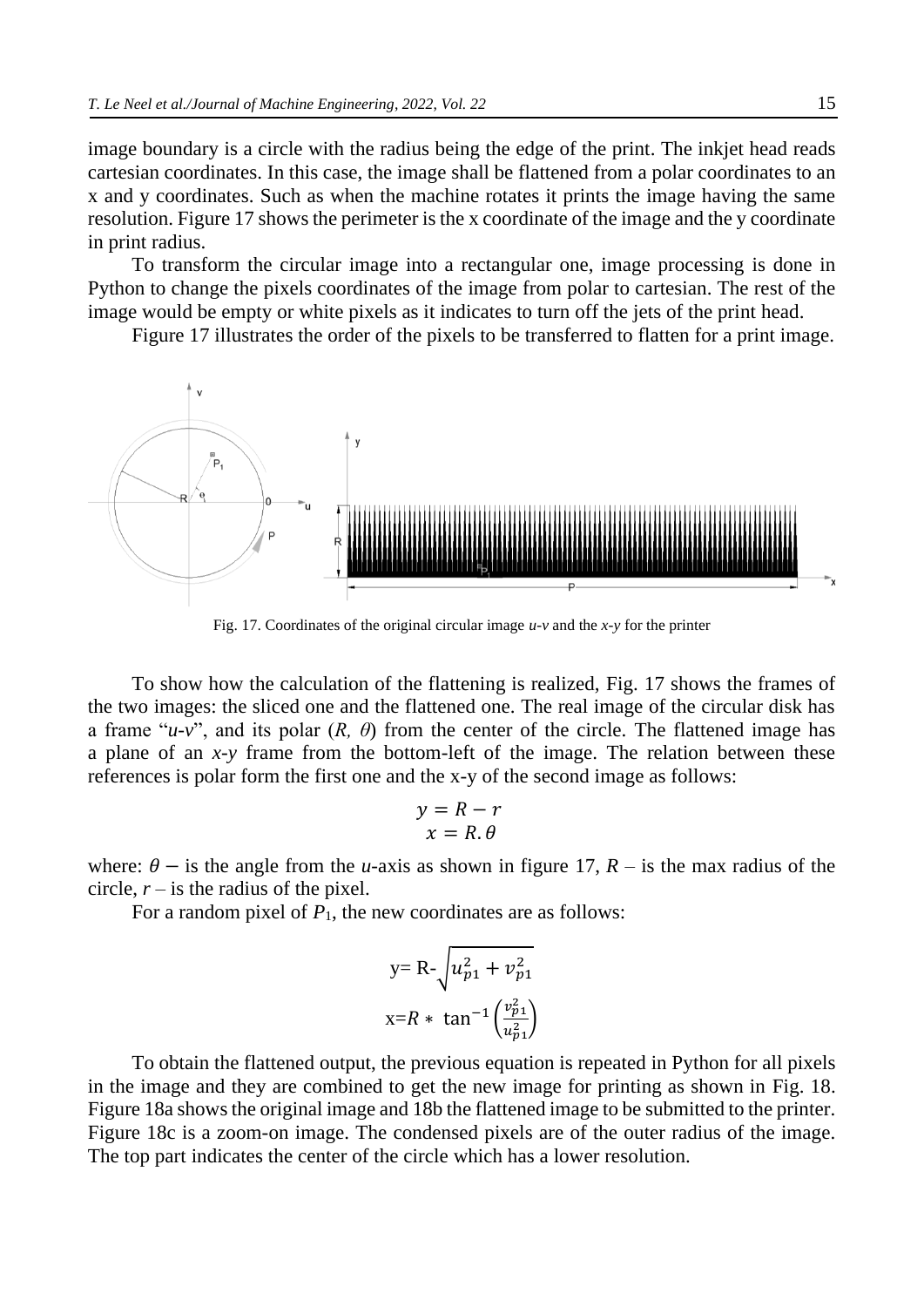

Fig. 18. a) The original circle to be printed, b) flattened image, c) zoom on the pattern

Figure 19 is a slice of the previously shown propeller model. while Fig. 20 is a section with its flattened transformation. This image is a result of multi sections of different levels to form a helical layer. The last step to perform with this image, is to transform it into the x-y coordinates similar to Fig 18. Transforming this image in Python script will lead to the output as shown in Fig. 20, this can be sent to the printer software.



## 7. DISCUSSION/CONCLUSION

A new slicing method was needed to transform a virtual 3D object into a helical toolpath trajectory. This method has divided the layer into sub-levels, according to the number of slices. This number depends on the print head resolution. Each sub-level is sliced into a triangle shape corresponding to the angular resolution. In the example given for the 3D model propeller, the slice was taken at a level where the inner hole is a conical shape. if the slice was normal 2D the shape would be a circle but in this case, the shape is spiral which proves that the one layer is a combination of different sublevel slices. The novelty of this method is slicing each layer into multiple sections of sub-layers, and recombining these